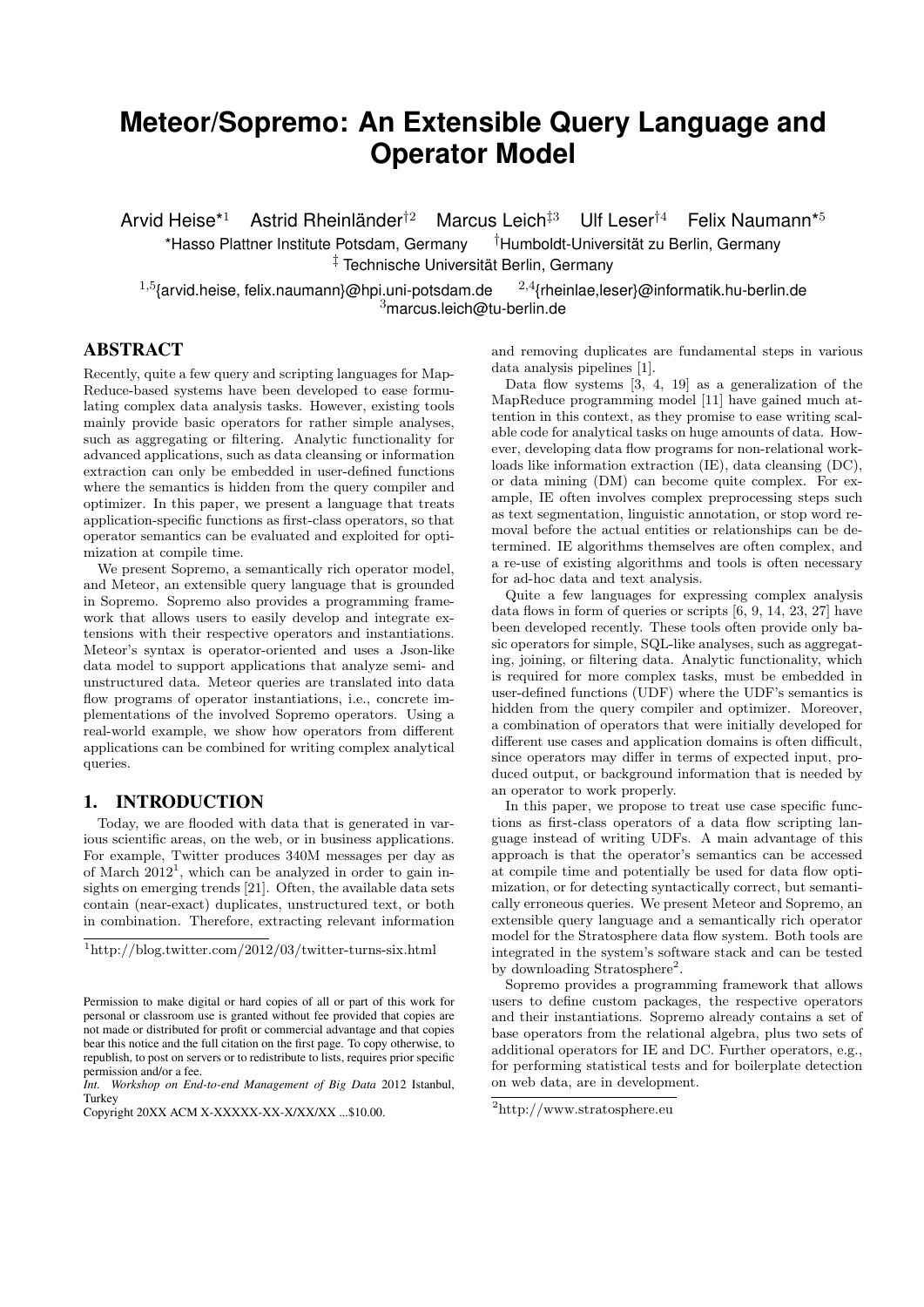

Figure 1: Abstract workflow for retrieving mentions of teen-aged students in news articles.

Data analysis programs for Sopremo are specified in Meteor, a declarative language inspired by Jaql [5]. Meteor builds upon the Json data model, which allows the system to process a variety of different types of data. Meteor contains several simplifications of Jaql that are necessary to seamlessly add new operators to the language and to support n-ary input and output operators. Meteor queries are parsed and translated into data flow programs of Sopremo operator instantiations, i.e., concrete implementations of the involved operators.

We use the following scenario as our running example in this paper. We give only an abstract description of the task here, details on how to express this use-case with Meteor and Sopremo are explained in Sections 4 and 5.

Example: Suppose a county school-board wants to find out which of its teen-aged students carry out voluntary work and thus have appeared in recent news articles. Our input is a set of spreadsheets containing information on all students from all schools in the county and a corpus of news articles. The task is to return all news articles that mention at least one student being under 20. As displayed in Fig. 1, we have to perform multiple operations to accomplish this task. First, we have to eliminate duplicates across the spreadsheets, since students might have changed school. Afterwards, we need to filter the spreadsheets and keep only records of teenagers. Concerning the news data, we need to analyze the textual contents, extract the names of people mentioned in the articles, and group the news articles by person names. Finally, we need to join both data sets on the persons' full names and return the result.

The remainder of this paper is structured as follows. In Sect. 2, we present background information on the Stratosphere system and illustrate how Sopremo and Meteor fit into the system's architecture. We give insights into technical details and base operators of Sopremo as well as language features of Meteor in Sect. 3. In Sect. 4, we show how both Sopremo and Meteor can be extended. Section 5 discusses related work. Finally, we conclude and present ideas for future work in Sect. 6.



Figure 2: Architecture of the Stratosphere system.

# 2. THE STRATOSPHERE SYSTEM

We implemented Meteor and Sopremo within Stratosphere, a system for parallel data analysis. Stratosphere consists of four major components; next to Meteor and Sopremo, it comprises the Pact programming model [2, 3], and the Nephele execution engine [25].

Figure 2 displays the complete stack of the Stratosphere system. End-users specify data analysis tasks by writing Meteor queries. Such a query is parsed and translated into a Sopremo plan, a directed acyclic graph (DAG) of interconnected high level data processing operators. Each operator consumes and processes one or multiple input data sets and produces one or multiple output data sets. Operators are semantically rich, i.e., the concrete instantiation (data processing algorithm) of an operator defines in which way data sets are partitioned and processed in parallel. Often, there are different instantiations available for each operator, which are expressed with Pacts. These instantiations have different properties with respect to runtime, memory consumption, quality, etc. Choosing the 'right' algorithm will be part of a cost-based optimizer (see Sect. 6).

Pact is a generalization of the MapReduce programming paradigm [11]. A Pact operator consists of a second-order function (*InputContract*), a first-order function (the UDF), and a so-called OutputContract. Next to Map and Reduce, Pact defines three additional second-order functions that each process two input streams, namely Match, CoGroup, and Cross. Each Pact is responsible for partitioning the input data and calling a user-defined first-order function. Pact uses schema-free tuples as data model, i.e., the schema of any tuple is up to the interpretation of the user code. Pact programs are compiled into data flow graphs, which are then deployed and executed by Nephele. During translation, the Pact compiler performs physical optimization and reorderings [18] to improve the parallel execution.

Finally, Nephele [25] interprets data flow graphs and distributes tasks to the computation nodes. Nephele is designed to run in heterogeneous environments, and is also capable of exploiting the elasticity of clouds by booking and releasing machine instances at runtime.

Both Pact and Nephele may also act as a starting point for experienced users to perform data analyses, i.e., by writing Java programs against the Pact API or by providing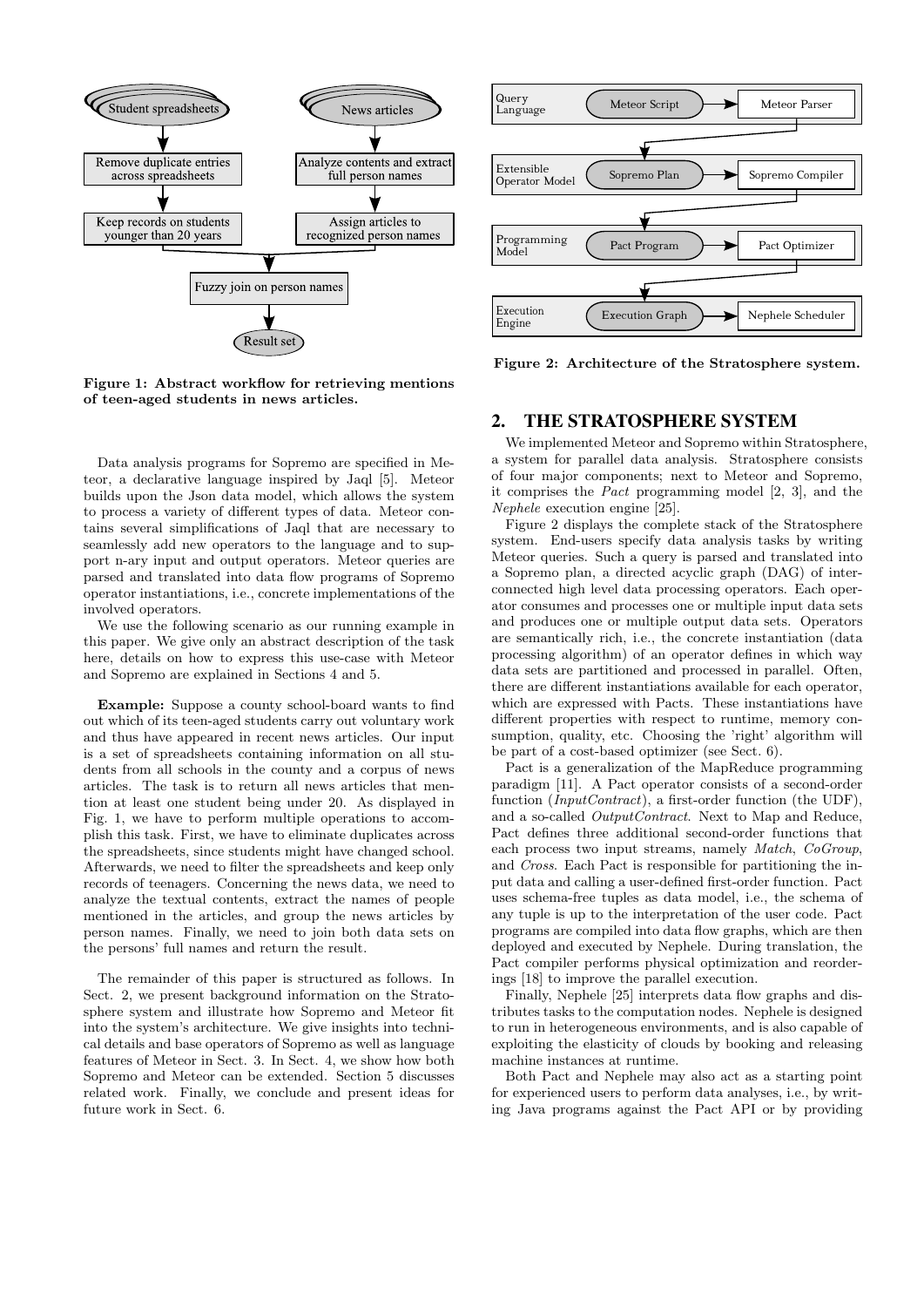data flow graphs as a configuration for Nephele. However, this is cumbersome and requires intimate knowledge on the system's execution layer. With Meteor, we focus on the enduser's perspective when working with Stratosphere. Specifically, we present the language layer Meteor and the algebraic layer Sopremo, which together enable end-users to formulate and execute queries in Stratosphere. Plus, the modular design of Sopremo and Meteor also allows programmers to develop their own operator algebra and language extensions, to plug-in different scripting languages such as Pig or Hive, or even to create graphical user interfaces where analysis workflows can be specified.

## 3. OPERATOR AND LANGUAGE LAYER

In this section, we show how users write queries in Meteor. We also explain how such a query is first translated into a Sopremo plan and finally into a Pact program. First, we informally define the basic concepts used in Meteor and Sopremo.

The data model builds upon Json to support unstructured and semi-structured applications. A Sopremo or Meteor value thus represents a tree structure consisting of objects, arrays, and atomic values. A data set is an unordered collection of such trees under bag semantics. The base model does not support any constraints such as schema definition in the first place, but those may be enforced implicitly through specific operators.

An operator acts as a building block for a query. It consumes one or more input data sets, processes the data, and produces one or more output data sets. Operator sub-types share common characteristics, but are specialized versions of the generic operator, e.g., IE operators for entityand relationship annotation require different algorithms. Operators are instantiated to reflect specific configuration and adjustments, e.g., a join is an operator but a join over the attribute id is an operator instantiation. A Sopremo plan is a directed acyclic graph of interconnected operator instantiations.

## 3.1 The Meteor Query Language

Meteor is an operator-oriented query language that focuses on analysis of large-scale, semi- and unstructured data. Users compose queries as a sequence of operators that reflect the desired data flow. By importing application-specific operators, users can use Meteor to process data for a wide range of applications. The internal data format build upon Json, but Meteor supports additional input and output formats.

We start by showing and explaining the Meteor query for our running example (see Fig. 1), but we defer the discussion of operators that are specific to IE and DC applications to Sect. 4.

Our running example involves operators from the domains of data cleansing and information extraction. Thus, Line 1f first imports the packages cleansing and ie. Consequently, all operators and functions become accessible that are defined in these packages.

Line 4ff reads the spreadsheet of students and associates the variable \$students with that data set. Then all students are removed that are listed in multiple schools (see Sect. 4.2). Line 9 filters all students that have an age less than 20.

Further, Line 12ff reads the articles, annotates the persons in the articles (see Sect. 4.1), and restructures the data set such that each entry of the data set \$peopleInNews consists

```
1 using cleansing;
  2 \mid using ie;
 3
 4 \mid $students = read from 'students.csv';
 5 \mid $students = remove duplicates $students
 6 \mid where average (levenshtein (name),
 7 dateSim ( birthDay ) ) > 0.95
 8 \mid \qquad \qquad \qquad \qquad \qquad \qquad \qquad \qquad \qquad \qquad \qquad \qquad \qquad \qquad \qquad \qquad \qquad \qquad \qquad \qquad \qquad \qquad \qquad \qquad \qquad \qquad \qquad \qquad \qquad \qquad \qquad \qquad \qquad \qquad \qquad \qquad9 \text{\$teens} = \text{filter} \text{\$stud} in \text{\$students}10 | where (now() - $stud . birth Day) . year < 20;
11
12 \{\texttt{Sarticles} = \texttt{read} \ from \ 'news.ison' ;\ \texttt{Sarticles} = \overline{\texttt{annotate} \ sentences} \ \texttt{Sari}\texttt{Sarticles} = \overline{\text{annotate}} \text{ sentences} $articles
14 | using morphAdorner;
15 \sqrt{\frac{15}{15}} articles = annotate entities in $articles
16 using type . person and regex 'names.txt';<br>17 SpeopleInNews = pivot Sarticles around
      $peopleInNews = pivot $articles around
18 \bullet \frac{1}{2} \frac{1}{2} \frac{1}{2} \frac{1}{2} \frac{1}{2} \frac{1}{2} \frac{1}{2} \frac{1}{2} \frac{1}{2} \frac{1}{2} \frac{1}{2} \frac{1}{2} \frac{1}{2} \frac{1}{2} \frac{1}{2} \frac{1}{2} \frac{1}{2} \frac{1}{2} \frac{1}{2} \frac{1}{2} \frac{1}{2} 19 \mid \quad int \, o \ \{20 | name: $person,
21 articles: $articles
22 \mid \quad \};
23
24 $teensInNews = \overline{join} $teen in $teens,<br>25 $person in $peopleInNews
25 $person in \Phi $peopleInNews<br>26 where $teen.name = $perso
          where $teen.name = $person.name
27 \mid in to
28 student: $teen,
29 articles: person.\arrices [*].url<br>30 :
          \} ;
\frac{31}{32}write t \in \mathbb{S} at t \in \mathbb{S} ison ' ;
```
Listing 1: Meteor query for running example.

of the person's name and a list of articles mentioning him or her. Finally, both data sets are joined on person name in Line 24 and written to a file.

The goal of Meteor is to support a large variety of applications, each with its own specialized operators that are dynamically imported. To facilitate the correct specification of a query with arbitrary, dynamically imported operators, all operators in Meteor have a uniform syntax. The general form of operators is given by the excerpt of the EBNF in Listing 2. Basically, the specification of an operator starts with the multi-word operator name, followed by the list of its inputs. It concludes with a list of property specifications that each consist of the property name and the corresponding value. Additionally, inputs may be assigned aliases that act as iteration variables and are especially useful to identify the left and right input in self-joins.

```
1 operator ::= name+ inputs? properties? ';'<br>2 inputs ::= (alias 'in')? variable (',' inputs)?
2 inputs ::= (alias 'in<sup>3</sup>)? variable (', 3 properties ::= property properties?
\begin{array}{c} 3 \text{ properties} : \text{if property properties?} \\ 4 \text{ property} : \text{if property name express} \end{array}4 property ::= property_name expression
5 \mid \mathtt{variable} :: = \{3, 3, \ldots \} name
```
#### Listing 2: Excerpt of Meteor's EBNF grammar.

The script in Listing 1 consists of eight operators. In the following, we highlight some operators to explain the grammar rules. The first operator read has no input and one property from with a constant string expression. The third operator filter has one input \$students with alias \$stud and the property where with a boolean expression. Finally, join has two inputs with respective aliases and a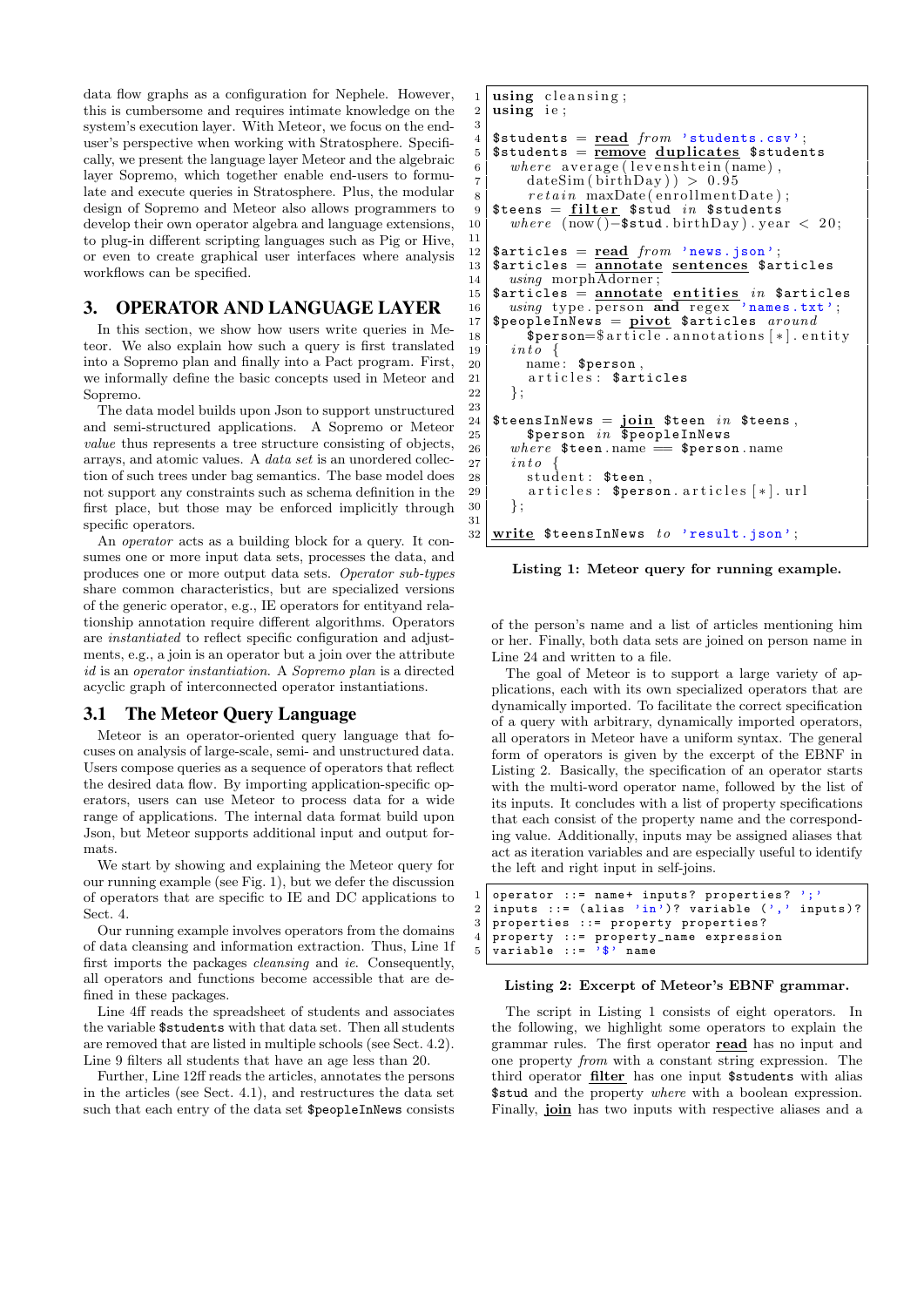| Operator  | Inputs | Properties    | Comment               |
|-----------|--------|---------------|-----------------------|
| filter    | 1      | condition     |                       |
| transform | 1      | projection    |                       |
| join      | n      | condition,    |                       |
|           |        | projection    |                       |
| group     | n      | keys, aggre-  | co-group with $n > 1$ |
|           |        | gation        |                       |
| intersect | n      |               | set intersection      |
| union     | n      |               | set union             |
| subtract  | n      |               | set difference        |
| union all | n      |               | bag union             |
| replace   | 1      | path, dictio- | dictionary lookup     |
|           |        | nary          |                       |
| pivot     | 1      | path          | (un) nesting of tree  |
| split     |        | $_{\rm path}$ | denormalizes arrays   |

Table 1: Core operators.

where and an into property.

A complete list of the mostly relational, standard operators is given in Table 1. The third columns shows the configurable properties of the operators, e.g., filter has a property condition, which is specified in Meteor after the where keyword. All operators except intersect, union, and subtract use bag semantics similar to relational DBMS. The three exceptions implicitly convert incoming bags into sets and always return sets. In contrast, union all performs only a concatenation of the inputs. The three operators replace, pivot, and split, are especially designed to work with semi-structured data.

To import application-specific operators, Meteor users import packages with using <package>. Users can also access operators with a package prefix without prior import, e.g., ie :annotate. Thus, users may specify which operator to use in cases where two packages use the same name for different operators. We explain the underlying mechanism for supporting name spaces in Sect. 3.2.

Additionally to operators, Meteor allows users to define and import functions. Function definitions inside a Meteor script have the same expressive power as a new Meteor script. These functions serve to shorten a script that repeatedly uses a given sequence of operators or expressions. Additionally, users can register Java functions with the Meteor function javaudf if they need functionality that cannot be expressed in Meteor or is more efficient in Java. Java functions are also automatically registered during package import if the package contains built-in, application-specific functions, such as a function levenshtein in our running example that computes the Levenshtein distance.

The syntax of Meteor is inspired by Jaql [6], a scripting language for Hadoop developed by IBM. Jaql follows a functional approach to let users specify the operators in a query (except for six base operators, such as join or filter). In contrast, Meteor users configure operators in a more objectoriented way. Also, the syntax of Meteor is tailored towards the package concept and thus simplifier than Jaql in two ways. First, Meteor enforces the convention that all variables must start with \$ to help humans and machines to better distinguish between operators and variables. For example, the assignment filter  $= group$  filter by filter is valid



Figure 3: Sopremo plan for query in Listing 1.

Jaql but would not compile in Meteor. Second, we dropped the pipe notation of Jaql, e.g.,  $\text{Steens} = \text{Students}$  -> filter. Pipe notation makes sense only for operators that have one input and one output but Sopremo also supports operators that have multiple inputs and multiple outputs.

The meteor parser parses any given Meteor query into an abstract syntax tree and then translated it into a logical execution plan of Sopremo operators. The plan is then handled by the Sopremo layer.

#### 3.2 The Sopremo Operator Model

Sopremo is a framework to manage an extensible collection of semantically rich operators organized into packages. It acts as a target for the Meteor parser and ultimately produces an executable Pact program. Nevertheless, we designed Sopremo to be a common base for additional query languages such as XQuery or even GUI builders.

Figure 3 depicts the Sopremo plan that Meteor returns for our running example. Relational operators co-exist with application-specific operators, e.g., data cleansing and information extraction operations such as remove duplicates and annotate persons. All variables in a Meteor script are replaced by edges, which represent the flow of data.

Operators may have several properties, e.g., the remove duplicates operator has a similarity measure and a threshold as properties. The values of properties belong to a set of expressions that process individual Sopremo values or groups thereof. These expressions can be nested to form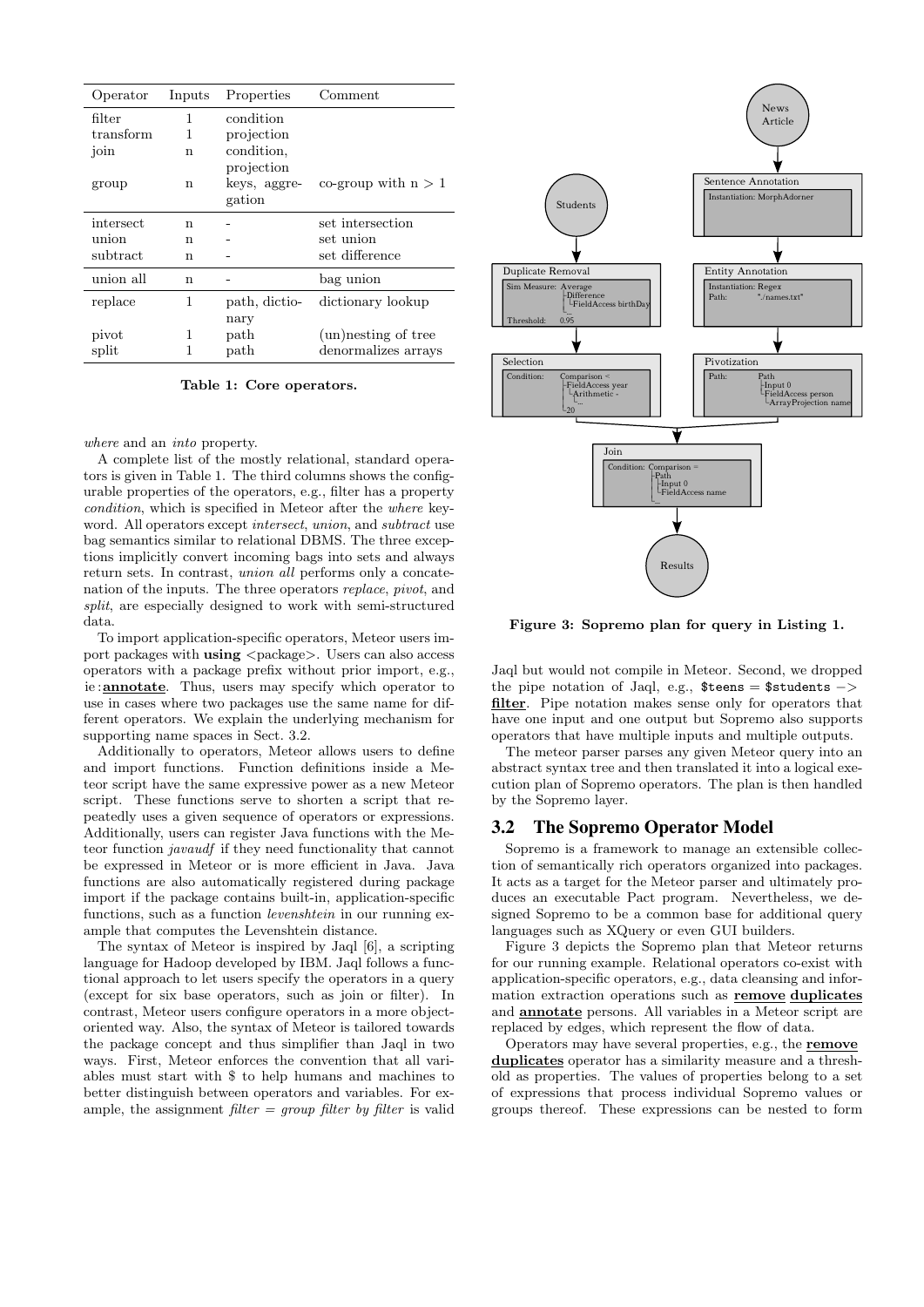

Figure 4: Transformation of pivotization. Left: Sopremo operator, right: partial Pact plan.

trees to perform more complex calculations and transformations. For example, the selection condition of the example plan (see Fig. 3) compares the year of the calculated age with the constant 20 for each value in the data set \$students.

Sopremo operators and packages can be developed independently. To be able to use and combine operators from different packages, operators must be self-descriptive in two ways. First, each operator provides meta information about itself including their own configurable properties and certain characteristics that can be used during optimization. Second, all operator instantiations must define in which way they are executed and parallelized. In particular, each operator must provide at least one Pact workflow that executes the desired operation.

Figure 4 shows how the instantiated operator pivot side is implemented as a partial Pact plan that consists of a Map and a Reduce. The Pact plan for operators are only partial because they cannot be executed due to the missing sources and sinks. Further, these partial Pact plans have the same amounts of incoming and outgoing data flows as the corresponding Sopremo operator. For complex Sopremo operators such as **remove duplicates**, partial plans may easily consist of 20 Pacts.

Operator instantiations may also reuse other operators in their implementation. These composite operators recursively translate the reused operators into partial Pact plans and rewire the input and outputs to form even larger partial Pact plans. Composition of operators reduces implementation complexity. Future improvements of a reused operator also improve the composite operator.

Additionally, operators may also have different implementation strategies. The strategy can either be selected by properties or by an optimizer. For example, a Sopremo join with an arbitrary join condition may require a theta join with a cross Pact, while a join with a equality condition can be efficiently executed with a match Pact.

## 3.3 Query Compilation

In Sopremo, all operator instantiations have a direct Pact implementation. Thus, the compilation of a complete Sopremo plan consists of two steps. First, all operator instantiations in the Sopremo plan are translated into partial Pact plans. Second, the inputs and outputs of the partial Pact plans are rewired to form a single, consistent Pact plan. The result of the translation process for our running example can



Figure 5: Pact plan.

be seen in Fig. 5. Please note that we here used naive duplicate detection for visualization purposes only. Section 4.2 discusses further alternatives.

To improve the runtime efficiency of a compiled plan, the translation process is augmented with two more steps: First, a Sopremo plan is logically optimized (work in progress, see Sect. 6). A separate, physical optimization is performed later in the Pact layer [18]. Second, Pact uses a flat, schemaless data model that is necessary to reorder Pacts. For pure Pact programs, the schema interpretation is performed by Pact users in their UDFs. However, the additional semantics of Sopremo operator allows Sopremo to infer an efficient data layout and bridge the gap between the flat data model of the Pact model and the nested data model of Sopremo. Meteor or Sopremo users thus do not have to specify the data layout explicitly.

Figure 6 summarizes the complete process of translating a Meteor query into a Pact plan. Meteor users formulate a query that is parsed into a Sopremo plan. To import packages, Meteor requests the package loader of Sopremo to inspect the packages and register the discovered operators and predefined functions. Meteor uses this information to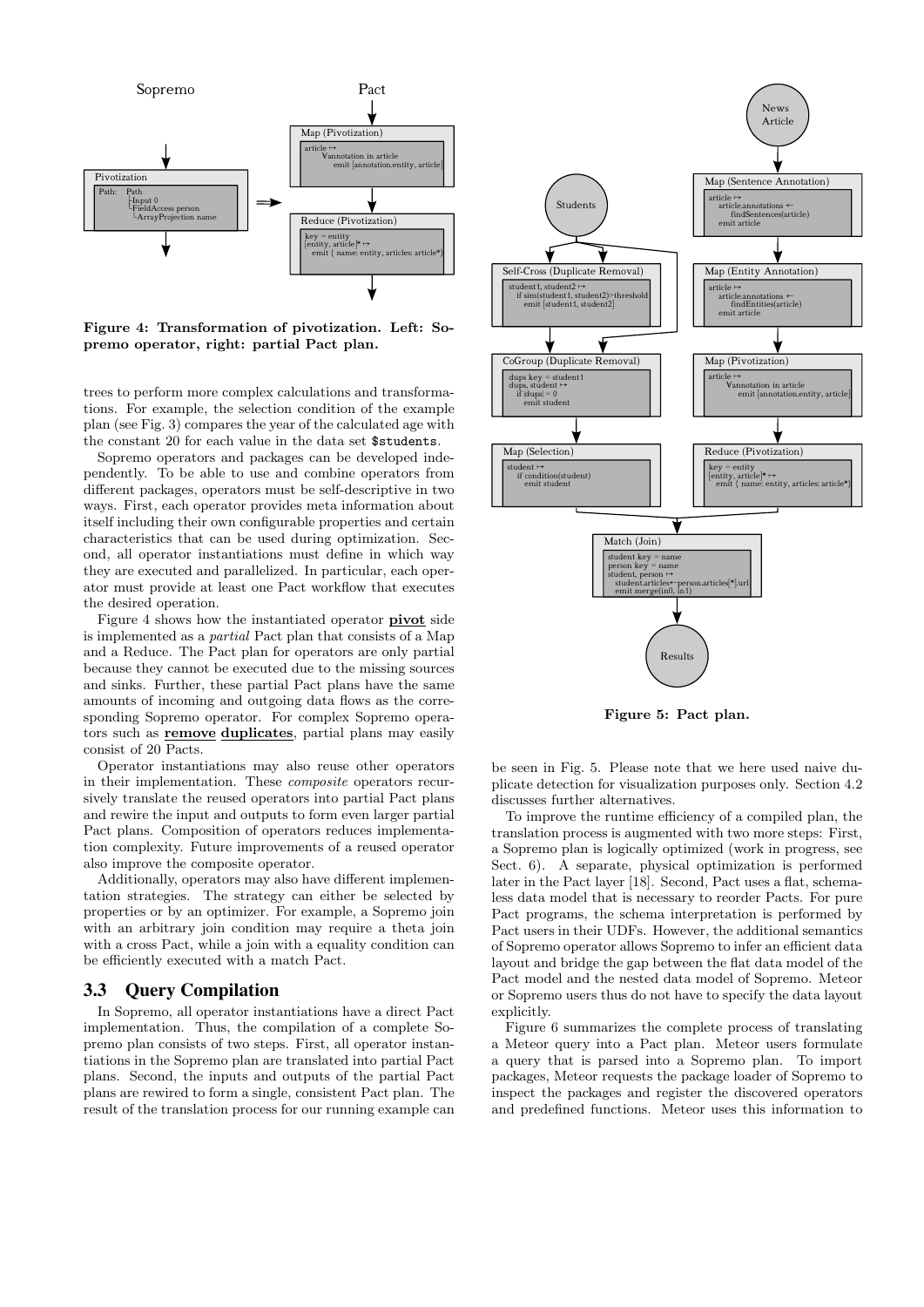

Figure 6: Architecture of Sopremo.

validate the script and translate it into a Sopremo plan. The plan is analyzed by the schema inferencer to obtain a global schema that is used in conjunction with the Sopremo plan to create a consistent Pact plan.

## 3.4 Query execution

The previous sections describe how a Meteor query is successively translated into a Pact program. This happens once at query time on the master node of the cluster. During this process, Sopremo injects code into all Pacts to bridge the conceptional gap between Pacts and Sopremo operators during execution time. In this section, we briefly outline how Sopremo influences the actual execution of a translated query on a cluster.

The standard execution of a Pact plan involves four steps: First, compute nodes are allocated by Nephele and the UDFs are distributed to each allocated node. Second, the UDF is instantiated on each worker thread and a callback is called to allow the UDF to configure itself with information specified at query time. Third, the UDF is called for each input tuple or partition and finally, the UDF is disposed. Sopremo adds glue code to the second and third step of that process.

Most importantly, Sopremo uses the configuration callback to deserialize the context of the current Pact. The context includes the globally inferred schema, the function registry with all user-defined and imported functions, and also the values of the properties. The context additionally contains debug information that allow users to exactly identify which (composite) operator and which step a Pact belongs to in case of errors.

Afterwards, the context is used to properly deserialize incoming Pact values into Sopremo values for each call of the UDFs of the Pacts. The values are then used by the implementation of the corresponding operator to calculate outgoing Sopremo values. Finally, these values are serialized again into schema free tuples.

When the query successfully finishes, it produces one or more output files that are encoded in Json unless otherwise specified. In case of an error, Meteor users receive two kinds of feedback depending on the type of error. Firstly, a Meteor script may be invalid. Operators check their configuration

| Operator   | $#$ Inputs | Subtypes                                                                     | Properties                                        |
|------------|------------|------------------------------------------------------------------------------|---------------------------------------------------|
| annotate   | 1          | entities,<br>relations,<br>sentences,<br>tokens.<br>pos,<br>stems,<br>lemmas | instantiation,<br>$_{\rm path}$                   |
| replace    | 1          | token,<br>entity,<br>fields.                                                 | instantiation,<br>projection<br>condition<br>path |
| unnest     | 1          |                                                                              | fields                                            |
| join       | n          |                                                                              | condition                                         |
| aggregate  | n          |                                                                              | key                                               |
| split into | 1          | sentences,<br>tokens,<br>ngrams                                              | condition,<br>instantiation                       |
| extract    | 1          | entity,<br>relation                                                          | instantiation                                     |

Table 2: Information extraction operators. Top: basic operators, bottom: complex operators.

before their translation and may issue warnings or errors if properties are conflicting or if prerequisites are missing. Secondly, Sopremo operators may contain errors. In this case, Meteor shows a detailed stack trace of the erroneous operator on the master node. This essentially means that the Sopremo plan is reconstructed at execution time and stack traces from the cluster nodes are transferred to the master node. Furthermore, Sopremo optionally adds debug information to allow values to be traced along a script execution to ease debugging of Sopremo operators as well as Meteor scripts.

#### 4. CONCRETE PACKAGES

Meteor and Sopremo are both extensible with applicationspecific packages and operators. In order to avoid conflicts when combining operators from different packages, Meteor supports namespaces. In this section, we introduce two packages for IE and DC and explain available operators in each package.

### 4.1 Information Extraction

Generally, an IE operator transforms some input text data into some output by applying a function to the input. Different operators are dedicated to different purposes. As displayed in Table 2, we distinguish between basic and complex operators. The set of basic operators comprises annotate, replace, unnest, join, and aggregate. The set of complex operators contains by now a split into and an extract operator. Operators can be specified further by sub-types. This also allows for an easy extension of operators by creating new sub-types if desired. In the following, we briefly describe the available operators and sub-types.

The annotate operator is used to add information to a given input text. By now, we support annotating entities, binary *relations* between entities, and the annotation of structural information, such as sentences or tokens, and linguistic information on pos tags, stems, or lemmas. For each sub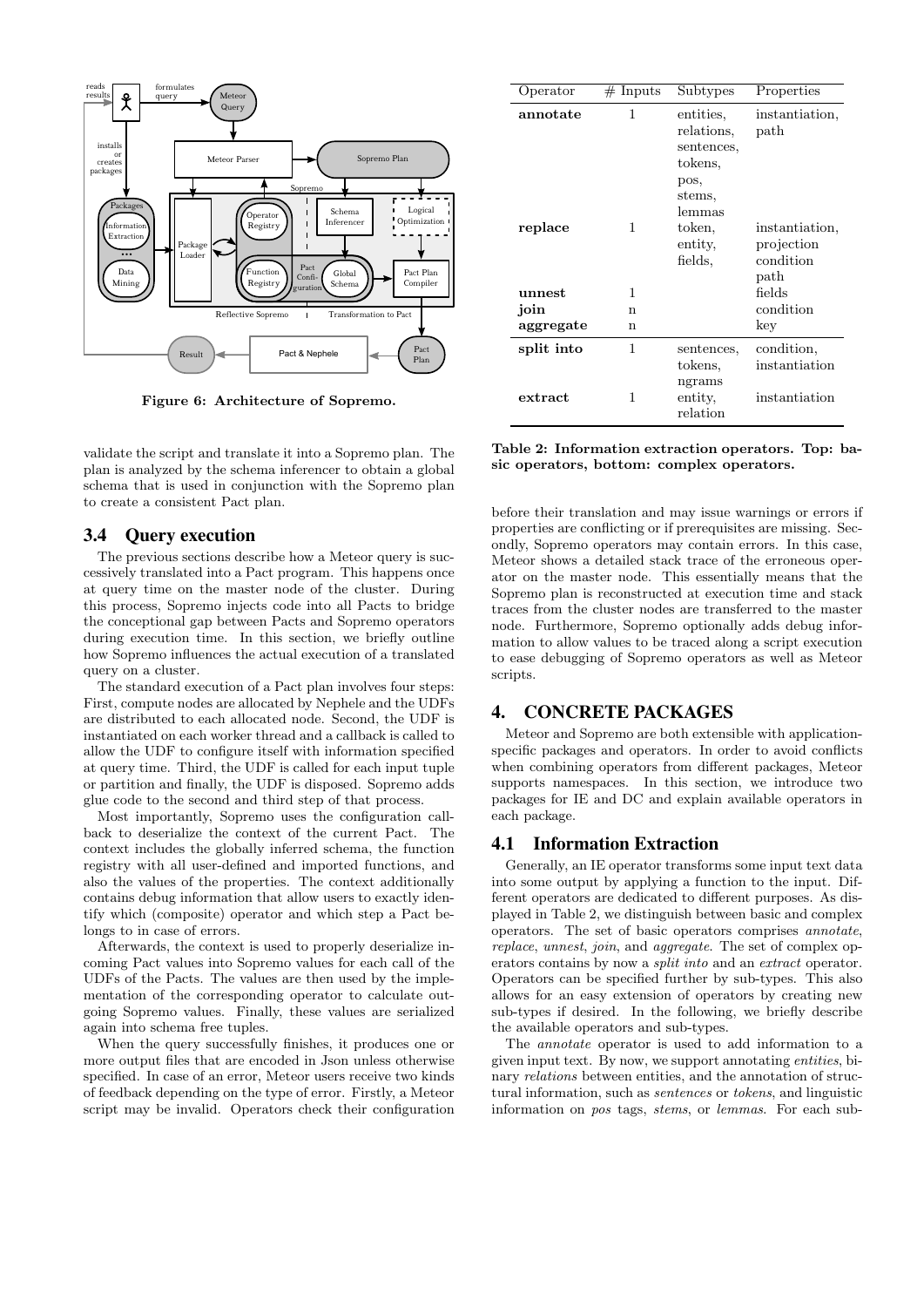class there are different IE algorithms available that differ heavily in terms of runtime, startup costs, memory consumption, and quality. Both baseline variants and specialized third-party libraries are available as operator instantiations. A user can specify a variant in his/her query by adding the keyword "using" and the name of the algorithm. For example, extract relations using svm performs relation extraction using a support vector machine based approach, whereas extract relations using co-occ performs relation extraction based on co-occurrences of entities in the same scope.

Replace is responsible for either replacing existing annotations (tokens or entities) or entire fields in the Json record with some user-defined value. Example applications of replace are stop word removal (e.g., by specifying a list of stop words that is searched for and an empty string as replacement for each matched stop word), entity blinding as a preprocessing step for relation extraction, or entity normalization. Compared to the replace operator in the core package, this replace operator is more extensive, since it not only performs string replacements, but is also capable of replacing entire fields or complex annotations.

We use unnest to flatten nested annotations, e.g., to split up a bag of entity annotations of the same type. Join is used to merge records or annotations. The semantics of the join operator is that if record a and record b shall be joined into record  $c$ , and  $a$  and  $b$  contain annotations of the same type, these annotations are unioned in the output record  $c$ . The decision, whether  $a$  and  $b$  shall be joined is taken by evaluating a join condition, which might be fuzzy. Finally, the aggregate operator merges records and existing annotations based on a user-defined key that is specified by the keyword by. The merge semantics of aggregate is similar to join, i.e., if records  $a, \ldots, k$  share the same key, all records are merged into a single record  $l$ , such that all annotation objects contained in  $a, \ldots, l$  are unioned by field type.

The complex operators split into and extract can be composed from basic operators. For example, split into sentences can be performed by first annotating sentence boundaries in a given input text (i.e., a whole document). Internally, sentence annotations are stored in a list that contains start and end position of the individual sentences. This list needs to be unnested, such that a single Json record is produced for each sentence annotation. Finally, the original input text needs to be replaced by a substring of itself, which is defined by start and end position of a sentence. Similarly, the extract operator for entities or relations can be expressed using a series of annotate, filter, replace and unnest operations. However, for both complex operators and their subtypes, there are also more efficient instantiations available that perform unnesting, filtering, and replacements of fields or annotations in a single step. In particular, operators and their sub-types can be improved by means of quality and runtime incrementally, i.e., simply by adding a new operator instantiation.

Lines 11 to 15 in Listing 1 display a fully specified Meteor query for annotating person names in news articles as part of our running example. In Line 12f., we annotate sentence boundaries in the input text by applying the MorphAdorner<sup>3</sup> sentence splitting algorithm to the input (specified by using). Sentence splitting is in our example a preprocessing step for person name annotation, because we re-

| Operator             | Inputs | Properties                 |
|----------------------|--------|----------------------------|
| scrub                | 1      | rules                      |
| split records        |        | projections                |
| detect duplicates    |        | sim, threshold, sorting or |
|                      |        | partition key              |
| fuse                 | 1      | strategies, weights        |
| remove duplicates    | 1      | sim, threshold, sorting or |
|                      |        | partition key, strategy    |
| link/cluster records | n      | sim, threshold, sorting or |
|                      |        | partition key, projection  |

Table 3: Data cleansing operators. Top: basic operators, bottom: complex operators.

quire that a person name does not go beyond the scope of a sentence. In Line 14f., we annotate person names using an algorithm based on matching regular expressions. The expression "type.person" specifies the concrete entity type that is annotated and it is part of the Json object that will be created and added to the input by the annotation operator. Information on concrete entity types are useful for subsequent IE operators, such as an annotate relation operator that annotates relations between persons and companies. We also define the set of relevant expressions for person names by specifying the filename "names.txt". Internally, the regular expression based entity annotation algorithm loads this file first and then matches the input text.

All underlying operator implementations are built using the Sopremo programming framework. The implementation of the basic operators annotate, replace, and unnest and their sub-types build upon Map contracts, which process each input item independently. For merge, we use a Match contract, and aggregate is built using CoGroup and Reduce.

The different sub-type instantiations might have dependencies on other annotation operator variants that need to be executed in advance. For example, a text tokenization algorithm might need information on sentence boundaries and thus, annotate sentences needs to be performed first. By now, users need to resolve these dependencies by hand, but we plan to integrate a dependency resolving algorithm in the Sopremo compiler (see Section 6).

#### 4.2 Data Cleansing

The DC package comprises operators that are commonly used to improve the data quality. Important tasks are duplicate detection, integration of several independent data sources, data fusion, and schema alignment. Similar to IE operators, the package consists of basic operators and complex operators as listed in Table 3. The table also shows all properties that can be configured by users in the last column.

The basic operators improve the quality of one data source. The scrub operator applies a set of rules to a data source to correct data errors and normalize values for later steps. Further, split records help to align schemata by projection the data set into smaller data sets. In contrast to a simple projection, this operator maintains relationships between the fragments of one records. Next, detect duplicates aims to identify all pairs of records that represent to the same realworld entity. Finally, fuse resolves data conflicts between duplicates using data fusion strategies.

 $^3$ http://morphadorner.northwestern.edu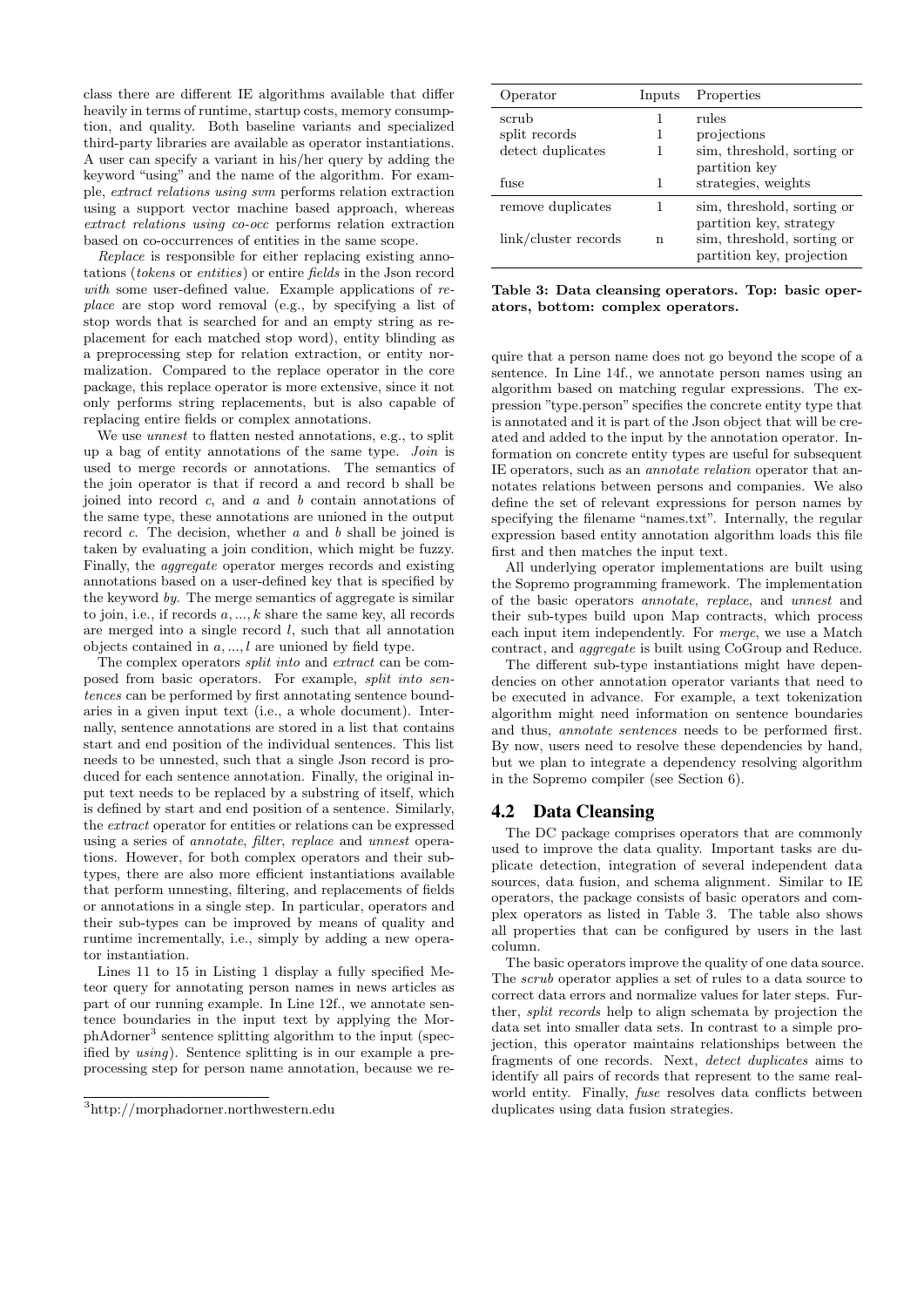The complex operators are composed of the previously mentioned operators. We already briefly introduced the remove duplicates operator in Section 3 in our running example. The operator combines the basic operators detect duplicates and fuse. Further, the two operators link records and cluster records find duplicates across multiple data sources and are used to integrate data sources or to generate connections between data sources, e.g., *owl:sameAs* links in the LOD cloud. The latter operator additionally calculates the transitive closure of the found duplicates, for instance by using an adaption of the three phase algorithm of Katz and Kider [20].

We already described the data integration operators in Reference [15], namely scrub, split records, link/cluster records, and fuse. In the following, we will explain the detect duplicates and the remove duplicates operators and their properties in more detail.

In the running example (see Listing 1), we receive a list of enrolled students of all schools in the county. Naturally the database is dirty: students change schools for various reasons even within a school year and may be listed in two schools. Hence, we use the remove duplicates operator to detect duplicate entries and choose the best representation of the student.

Duplicate detection would naively require comparing all entries with each other resulting in huge computational costs. In practice, various candidate selection techniques have been proposed that specifically select potential duplicates to avoid the Cartesian product and speed up duplicate detection at the cost of recall. However, they introduce new properties that the user must set or that need to be inferred automatically. For example, the popular sorted neighborhood method [16] needs sorting keys and a window size as additional parameters, while standard blocking [12] requires a blocking key.

To decide whether a candidate pair is a duplicate, the similarity of the entries is calculated and compared against a threshold. The properties similarity measure and threshold are specified in one comparison expression in Meteor but can be individually used for optimization. For instance, a similarity measure involving the Jaccard distance and a high threshold can be efficiently executed with a set similarity join [24].

Finally, in our running example, we use data fusion to choose the record with the most current enrollment date and drop all other records in the cluster. However, in general, we can specify in detail which datum we prefer for which attribute. We may choose to complete missing data, to use the minimum or maximum value, to aggregate all values, or we can even use other attributes or meta-information to decide which value to use. We implemented most of the strategies that were presented by Bleiholder and Naumann [7].

The presented data cleansing package covers a wide range of data cleansing applications but will be continuously improved to incorporate new operators and new implementations.

## 5. RELATED WORK

Building a high level language layer that abstracts from underlying massively parallel data processing systems is a quite common concept. For Hadoop [26] there exist several such layers like  $A$ pache Pig [14, 22], Jaql [5, 6], and Hive [23].

Pig is a parallel processing environment for data flow

programs [14, 22]. Programs are formulated in Pig Latin, a declarative language that can describe directed acyclic graphs (DAG) of operators. In these DAGs data originates from sources, is passed on to operators that may filter, join, group, or project data until the data reaches a sink, which is used to store the results. Data passed between operators has a flexible structure that allows atomic values, tuples, bags, and maps. Each field of complex types may be of any data type with the only exception being map, which requires atomic keys. Operators can be parameterized with expressions that allow for UDFs and thus enable the extension of the language with user code. During compilation Pig Latin programs are first transformed into a DAG of operators, which resembles logical query plans of relational database systems and facilitates similar optimization strategies. Optimized logical plans are compiled into a sequence of MapReduce jobs that can be submitted to the Hadoop job manager for execution. In addition to functions, Meteor and Sopremo allow for the definition of completely new operators. As a result, Meteor programs can be highly expressive since the desired functionality does not need to be expressed with a fixed set of operators.

Jaql [5, 6] is a software stack similarly structured as Pig. It consists of a functional scripting language, a MapReduce compiler and the Hadoop execution engine. Similar to Pig and Meteor, a Jaql program also forms a DAG of operators. However, in Jaql, operators are expressed as functions. Programs are therefore expressed as function compositions. Just like in other functional languages, functions are first class citizens in Jaql and can be assigned to variables. The data model of Jaql is Json, which supports the use of atomic values, arrays, and records. Extensibility of the Jaql language is provided directly at the language level. Physical Jaql execution plans are expressed with plain Jaql syntax. In contrast to Meteor and Sopremo, Jaql needs no language extensions to express new functionality. The source to source translator, that converts a Jaql program into an execution plan, applies greedy rewriting rules logical optimization, e.g. filter push-downs. Currently, Jaql does not have a physical optimizer. Since Sopremo plans are compiled to Pact programs, Sopremo benefits both from logical and physical optimization components in Stratosphere.

Hive provides data warehouse functionality and is modeled like a traditional relational database system [23]. Hive relies on Hadoop for query processing and uses HDFS as storage layer. Queries are formulated in HiveQL, a SQL dialect that includes a subset of standard SQL and adds Hive-specific extensions. Queries are compiled and rewritten by a rule-based optimizer and executed as MapReduce jobs. Hive's data model is not strictly relational since it supports structured attributes that include nested lists and maps. In terms of extensibility, Hive supports UDFs similar to SQL. Again, in contrast to Meteor and Sopremo no additional operators can be defined and physical optimization is currently not supported.

The Asterix Query Language (AQL) is the high level query layer of the Asterix system, which executes on the Hyracks data processing engine [4, 8]. AQL queries are centered around nested FLWOR expressions, which originate from XQuery. The language offers a rich data model that supports nested records, lists, and enumerations. Queries are compiled to an intermediate representation, Algebricks, which is in turn is compiled to a DAG of operators, which are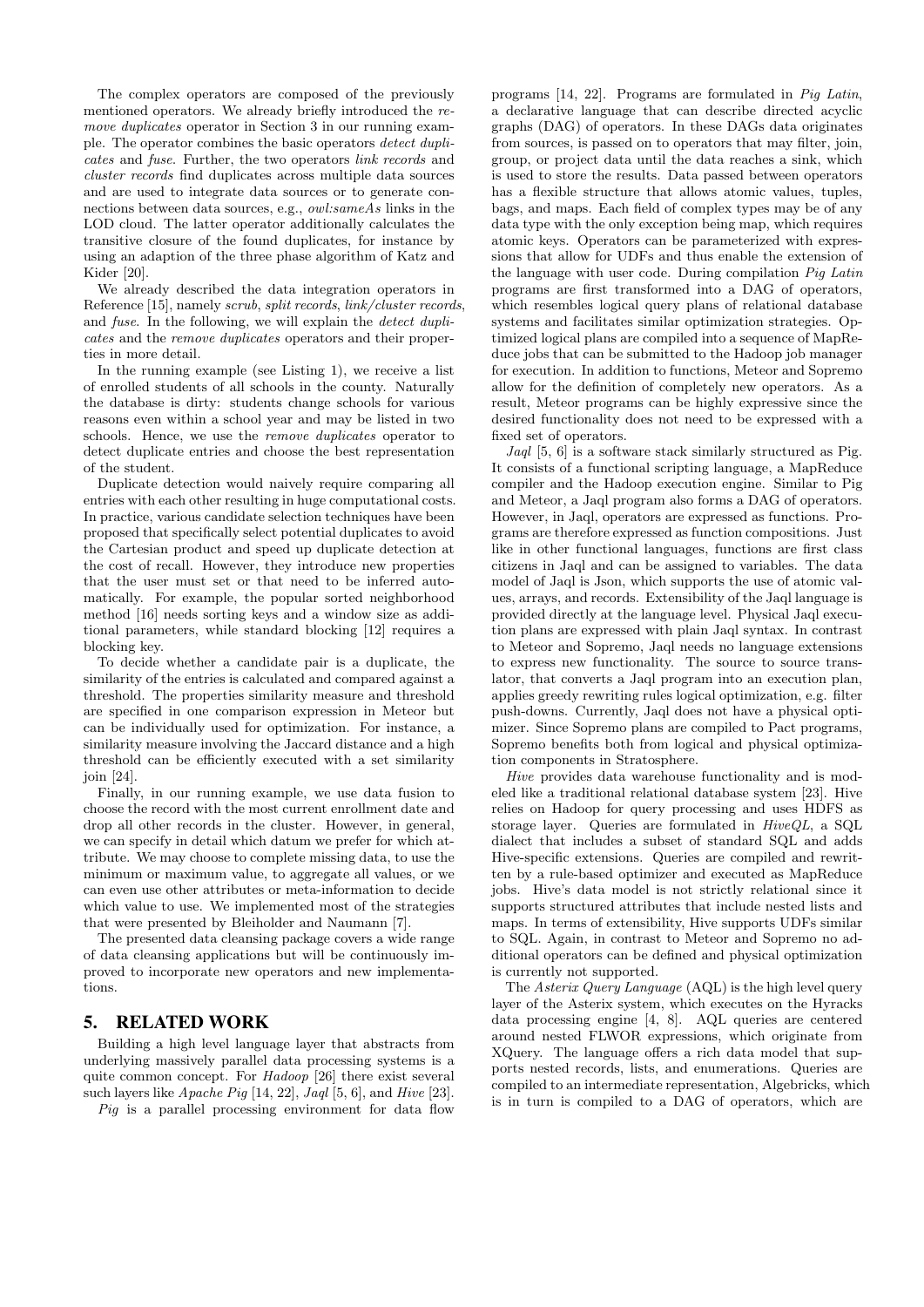executed parallel in on Hyracks. In terms of the features provided, AQL and Meteor/Sopremo/Stratosphere are very similar, both support UDFs. In contrast to Meteor customized operators are currently not supported. Some high level languages for expressing IE and DC tasks declaratively have also been developed. SystemT's  $AQL$  [10] and AJAX [13] are such languages and are both heavily influenced by SQL. Both languages provide relational operators in addition to operators tailored for the extraction and aggregation of relevant document spans or data cleansing, respectively. XClean is tailored to perform DC in XML files [17]. Here, DC programs are written in XClean/PL using a library of pre-defined operators. XClean programs are then compiled to XQuery and executed using a standard XQuery processor.

## 6. CONCLUSION

In this paper, we presented a high level language layer for parallel data processing engines. Meteor, a declarative scripting language influenced by Jaql, enables end users to express sophisticated data flows. Sopremo, the underlying operator layer provides a modular and highly extensible set of application-specific operators. Currently, pre-defined relational operators as well as packages for IE and DC are available. We have shown that operators from these packages can be easily used together in a single Meteor program to implement advanced use cases that require functionality from both packages.

Future work on Meteor and Sopremo will focus on the extensions of its current capabilities as well as on optimization techniques and improved compatibility.

One of our objectives is to provide packages that facilitate a variety of use cases like scientific data processing or business intelligence. Instead of relying on different domain specific languages (DSL) for each use case, Meteor and Sopremo are meant to reach the efficiency of DSLs without sacrificing the flexibility of general purpose languages by providing tailor-made, yet interoperable domain specific operator packages.

Our current focus is the development of sophisticated natural language processing solutions. Beside the raw functionality, we also plan to create of a metadata system that models precisely both the required input and the generated output properties of the data that is passed to and from each operator. The resulting ontology will allow for type checking to recognize the use of operators on incompatible data before runtime, e.g., the application of a syntactic parser that requires POS tags to a collection of documents without such tags.

Building on top of the metadata system we would also like to optimize the execution of meteor scripts to runtime parameters of its execution environment. Specifically, we intend to account for concurrent and repeated execution of Meteor programs. If one considers several Meteor programs that perform analysis tasks on periodically updated documents, it is very likely that these tasks share certain processing steps such as word tokenization, sentence splitting or language detection. In this case, it could be beneficial to merge the corresponding portions of the programs into a single Meteor job that passes its result to the remaining portions of the original jobs.

In a similar fashion, the execution engine could employ the metadata system to monitor how often certain com-

putations are performed on certain data sets. If frequent re-computations are observed, the system could decide to materialize the corresponding data set and replace the computations in the corresponding Meteor programs with data access routines.

Finally, we would like to enable compatibility with different execution environments. While currently each noncomposite Sopremo operator can return its Pact implementation, we would like to extend this functionality to cover other execution engines as well. By adding implementations for different execution engines, such as Hyracks or Hadoop, for all non-composite operators, entire Sopremo programs could be executed on these engines.

# 7. ACKNOWLEDGMENTS

Arvid Heise and Astrid Rheinländer are funded by the German Research Foundation under grant"FOR 1036: Stratosphere – Information Management on the Cloud." Marcus Leich is funded by the European Institute of Technology (EIT). We would like to thank all members of the Stratosphere team, especially Volker Markl and Fabian Hueske, for valuable discussions and support.

## 8. REFERENCES

- [1] D. Agrawal, P. Bernstein, E. Bertino, S. Davidson, U. Dayal, M. Franklin, J. Gehrke, L. Haas, A. Halevy, J. Han, H. Jagadish, A. Labrinidis, S. Madden, Y. Papakonstantinou, J. M. Patel, R. Ramakrishnan, K. Ross, C. Shahabi, D. Suciu, S. Vaithyanathan, and J. Widom. Challenges and Opportunities with Big Data. A community white paper developed by leading researchers across the United States. http://imsc.usc.edu/research/bigdatawhitepaper.pdf, 2012.
- [2] A. Alexandrov, D. Battré, S. Ewen, M. Heimel, F. Hueske, O. Kao, V. Markl, E. Nijkamp, and D. Warneke. Massively parallel data analysis with PACTs on nephele. Proceedings of the VLDB Endowment (PVLDB), 3(2), 2010.
- [3] D. Battré, S. Ewen, F. Hueske, O. Kao, V. Markl, and D. Warneke. Nephele/PACTs: A programming model and execution framework for web-scale analytical processing. In Symposium on Cloud Computing (SoCC), 2010.
- [4] A. Behm, V. R. Borkar, M. J. Carey, R. Grover, C. Li, N. Onose, R. Vernica, A. Deutsch, Y. Papakonstantinou, and V. J. Tsotras. Asterix: towards a scalable, semistructured data platform for evolving-world models. Distributed and Parallel Databases, 29(3), 2011.
- [5] K. S. Beyer, V. Ercegovac, R. Gemulla, A. Balmin, M. Y. Eltabakh, C.-C. Kanne, F. Özcan, and E. J. Shekita. Jaql: A scripting language for large scale semistructured data analysis. Proceedings of the VLDB Endowment (PVLDB), 4(12), 2011.
- [6] K. S. Beyer, V. Ercegovac, R. Krishnamurthy, S. Raghavan, J. Rao, F. Reiss, E. J. Shekita, D. E. Simmen, S. Tata, S. Vaithyanathan, and H. Zhu. Towards a scalable enterprise content analytics platform. IEEE Data Engineering Bulletin, 32(1), 2009.